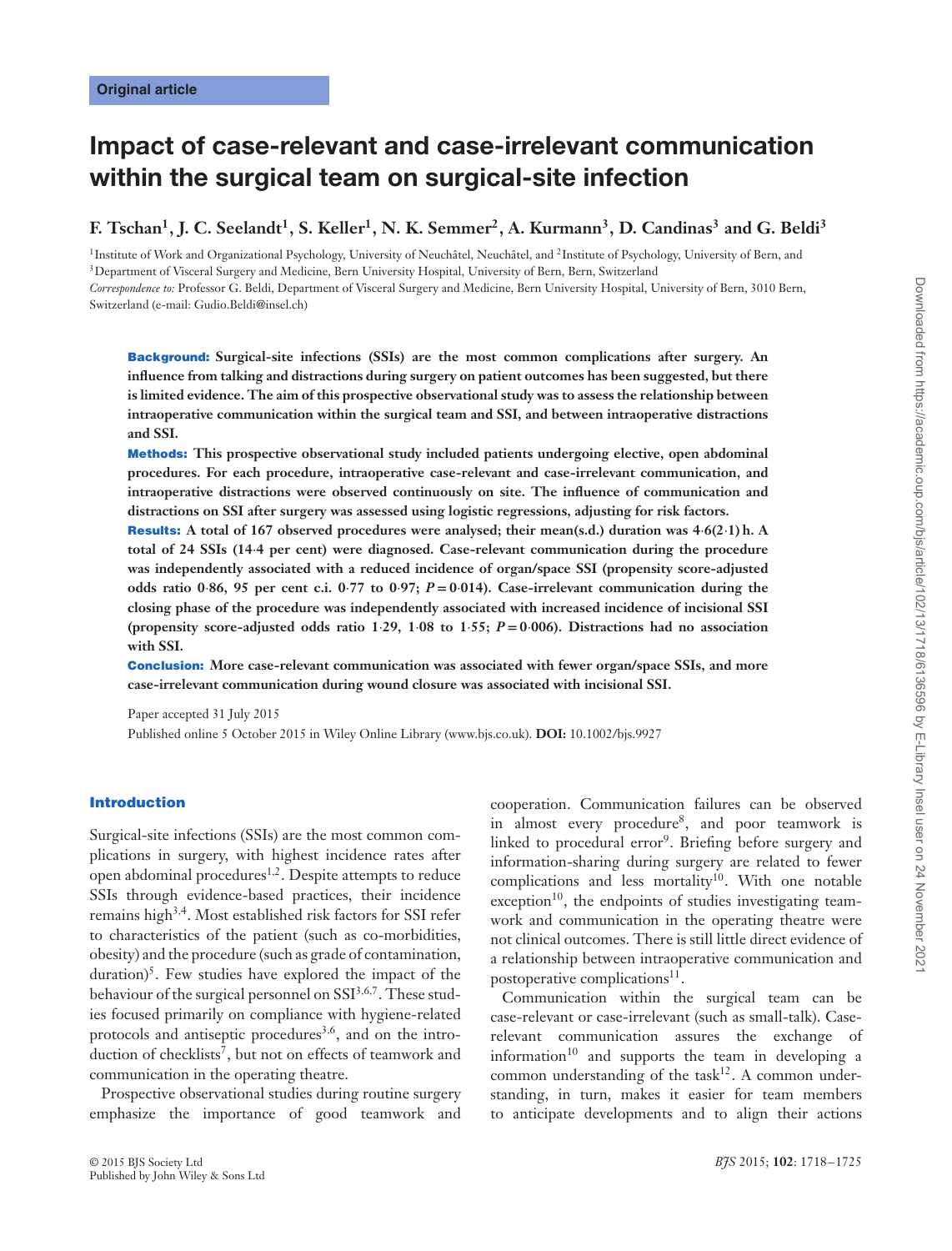accordingly. As a result, team coordination should be smoother<sup>13,14</sup>, and performance should improve. Caseirrelevant communication during surgery is more ambiguous; it may promote a positive work environment in the operative theatre15, but it also can divert the attention of the surgical team from its main task, and has been found to impair team performance<sup>16,17</sup>.

Case-relevant and case-irrelevant communication may have different effects in different phases of an operation. Case-relevant communication is likely to be beneficial throughout the surgery. Case-irrelevant communication is more likely to occur during routine activities, such as the wound closure phase<sup>18</sup>; it may thus distract surgeons while they are suturing, which in turn may increase the risk of incisional infections.

In addition to communication, distractions (such as noises, traffic) may also compromise performance<sup>17</sup>*,*19. Previous studies have found that more distractions and higher noise levels are related to poorer teamwork in the operating theatre<sup>17</sup>*,*20, and that more lapses in discipline (operationalized as traffic, noise and visitors) are related to a higher incidence of SSI<sup>3</sup>.

The primary goal of this prospective observational study was to test the impact of communication within the surgical team on SSI for major elective open abdominal surgery. Specifically, the effect of case-relevant and case-irrelevant communication was studied during the whole surgical procedure, as well as during closure of the abdominal wound on deep/organ and incisional SSI. The secondary aim was to test the effect of distractions within the operating theatre on the incidence of SSI.

#### **Methods**

Patients undergoing elective open abdominal surgery expected to last for at least 1 h were included, when observers were available. Exclusion criteria were laparoscopic and emergency procedures, and pre-existing SSI. The operations were performed in the visceral surgery department, and included procedures on the upper and lower gastrointestinal tract and the hepatobiliary system. All procedures were open, with median or oblique laparotomy incisions.

The surgical procedures were observed by a team of trained psychologists using a reliable observational system $^{21}$ .

Surgical procedures were selected as follows. Each week, the observer team indicated to the study coordinator the days for which observers were available. The coordinator then chose procedures that met the inclusion criteria for those dates. If more than one operation met the inclusion criteria, the first procedure of the day was chosen. For 225 days indicated, 171 suitable procedures were available and observed. Four observed procedures were excluded before analysis; two patients withdrew consent for the follow-up interview, one patient died within 30 days, and one procedure lasted for less than 30 min.

The operations were conducted in a Swiss university hospital. They took place in one of three equally spaced and identical operating theatres, all equipped with a high-efficiency particulate air filter vertical laminar airflow ventilation system. The surgical teams were composed of at least one Board-certified surgeon, at least one resident, one student, one scrub nurse, one or two circulating nurses, at least one anaesthetist and one nurse anaesthetist.

The Internal Review Board of the Hospital approved the study. All patients were informed about data collection. Consent from all staff was obtained.

#### **Patients and procedures**

Preoperative preparation of the patient was performed according to the standards of the clinic and included hair clipping outside the operating theatre, skin disinfection using povidone–iodine-based solution, administration of antibiotics 60–30 min before the incision, with repetition after 6 h of surgery. Drain placements including nasogastric tubes; suture technique and postoperative care were performed according to clinical standards.

Characteristics of the patient (age, sex, smoking history within 30 days, excessive alcohol use, body mass index, diabetes, oral steroid use, malignant diagnosis, American Society of Anesthesiologists (ASA) physical status classification) and of the surgical procedure (wound contamination grade, type of surgery, duration of surgery, bowel preparation, blood transfusion during surgery, and whether or not a drain was placed) were extracted from the patient file, surgery report and anaesthetics report. It was also calculated whether the duration of the surgery was above standard values (the 75th percentile) for each type of surgery, as part of the National Nosocomial Infections Surveillance (NNIS) Risk Index, which estimates risks of infection after different procedures<sup>2</sup>.

## **Primary study endpoint**

Independent and trained infection control practitioners assessed the presence of SSI according to standards defined by the Centers for Disease Control and Prevention<sup>22</sup>. This protocol also includes a follow-up telephone call 30 days after surgery. If an SSI was suspected, consultants or general practitioners were asked to confirm and classify it. SSIs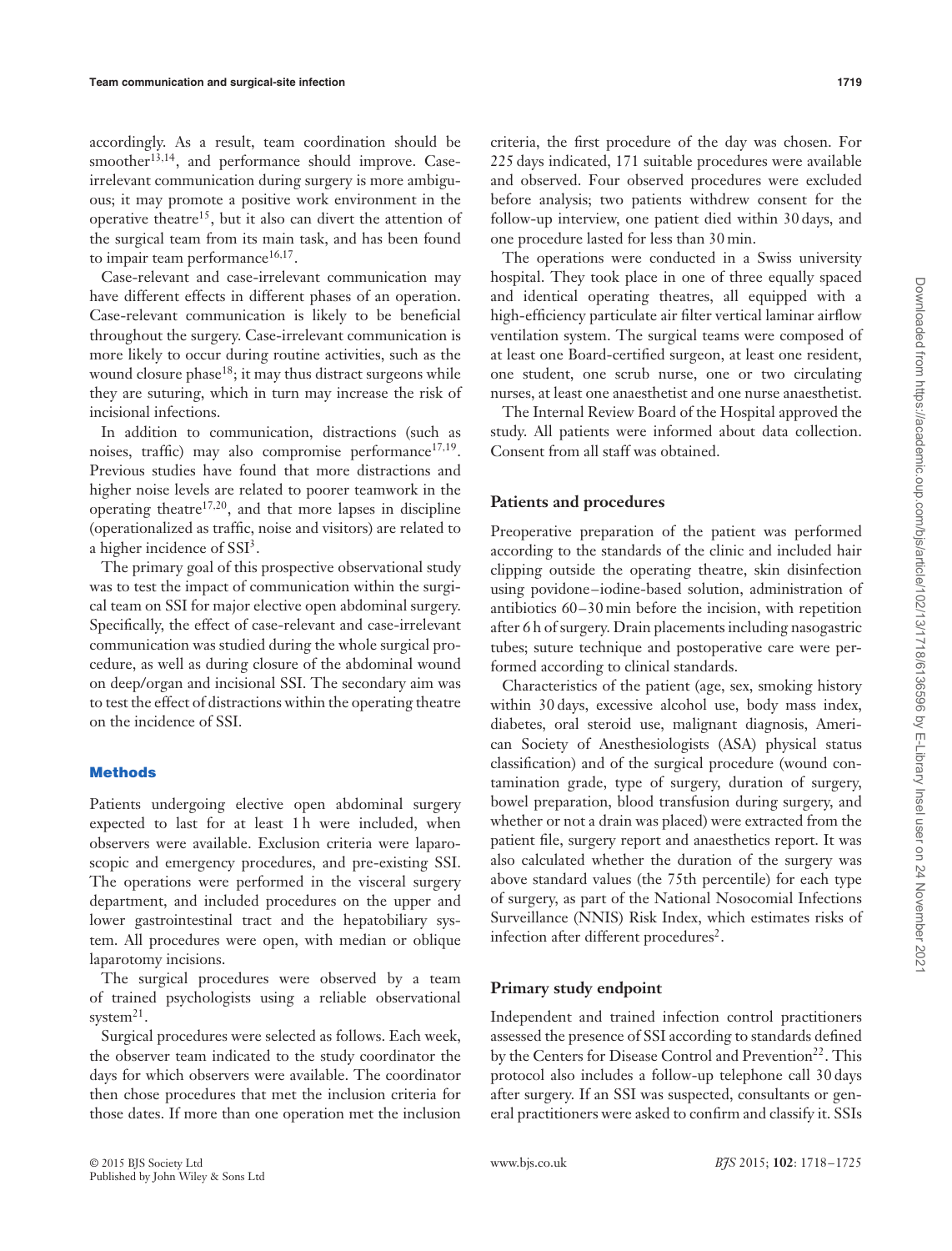were grouped as: superficial incisional, deep incisional, or organ/space SSI. In line with other authors3*,*23, superficial and deep incisional SSI were combined into one category.

# **Assessment of communication and distractions**

Case-relevant and case-irrelevant communication, as well as distractions during the procedure, were assessed by direct observation. Trained psychologists observed the operations using an event-coding observational system that has been shown to be reliable<sup>21</sup>. Observers were located in the operating theatre, about 1⋅5 m from the operation table, facing the lead surgeon. The observations started when the patient was wheeled into the theatre, and ended with the last suture. Analyses refer to the time between incision and insertion of the last stitch.

Each exchange of communication within the sterile team (surgeons and scrub nurses), and between the sterile team and anaesthetists, was time-stamped and coded as either case-relevant or case-irrelevant. An exchange of communication was defined as one or several verbal statements related to the same theme and not interrupted by pauses $^{21}$ .

Case-relevant communication was defined as: exchange about the patient in surgery or the procedure performed. This included: communication about current or future actions and explanations (for example, the surgeons talk about the next steps of the procedure); leadership statements (for example, the surgeon requests insertion of a nasogastric tube); and case-related teaching (for example, the surgeon replies to a question on the use of a specific instrument) $^{21}$ . Case-relevant communication was expressed as the mean per hour for the entire procedure.

Case-irrelevant communication was coded when members of the sterile team: talked about topics unrelated to the patient or the procedure; or joked or laughed<sup>21</sup>. Case-irrelevant communication was also expressed as the mean per hour for the entire procedure, and as the mean count during the wound closure phase. The closure phase was defined as the last 20 min of the procedure, because this is the time required for suturing the abdominal fascia and skin after midline or oblique laparotomy. This was independent of the duration of the whole procedure.

Distraction coding included the following events: noise events produced by a member of the non-sterile team (for instance loud noises when opening packages); traffic in the operating theatre (operationalized by counting doors to the theatre that were opened); and side-conversations in the theatre (non-sterile personnel, including the anaesthetist, scrub nurses, technicians and visitors engaging in conversation with one another, unless those conversations were very quiet). Noise events, door openings and side-conversations were each expressed as the mean per hour.

To assess interobserver agreement, 29 (17⋅4 per cent) of the 167 operations were observed simultaneously by two observers. Cohen's weighted κ was used to assess interobserver agreement, based on 5-min intervals. All values of κ were greater than 0⋅70, which is considered substantial agreement<sup>24</sup>.

#### **Statistical analysis**

The prespecified primary outcomes were incisional or organ/space SSI. Descriptive information was expressed as frequencies and percentages for categorical variables, and as mean(s.d.) for continuous variables. To assess associations of SSI rates with patient characteristics, procedure characteristics, communication and distractions, univariable logistic regression analyses were performed. Because the number of outcome events (SSIs) was small, conventional multivariable analysis with all baseline characteristics as co-variables was not feasible. Therefore the propensity score co-variable adjustment technique was used<sup>25,26</sup>. The variables included in the propensity score were selected based on *a priori* considerations (*Table 1*).

Probability values and 95 per cent c.i. were two-tailed. SPSS® for Windows® version 22 software (IBM, Armonk, New York, USA) was used for analysis; *P <*0⋅050 was considered statistically significant. Because no previous research provided expected effect sizes for the type of procedures, sample size considerations were based on the recommendations of Peduzzi and colleagues<sup>27</sup>, assuming an overall infection rate of 15–20 per cent.

# **Results**

A total of 167 observed procedures were analysed; their mean duration was 4⋅6(2⋅1) h. Twenty-four patients (14⋅4 per cent) developed an SSI; 14 (8⋅4 per cent) were deep/organ space SSI and ten (6⋅0 per cent) incisional SSI. Descriptive statistics and results of univariable logistic regression relating patient characteristics and surgery characteristics to SSI are shown in *Table 1*. No patient characteristic or procedure type was significantly related to SSI. Among the surgical risk factors, blood transfusion during surgery was a significant univariable risk for incisional, as well for organ/space SSI.

## **Case-relevant and case-irrelevant communication**

Separate univariable analyses showed that case-relevant communication throughout the procedure was significantly associated with a lower risk of space/organ SSI.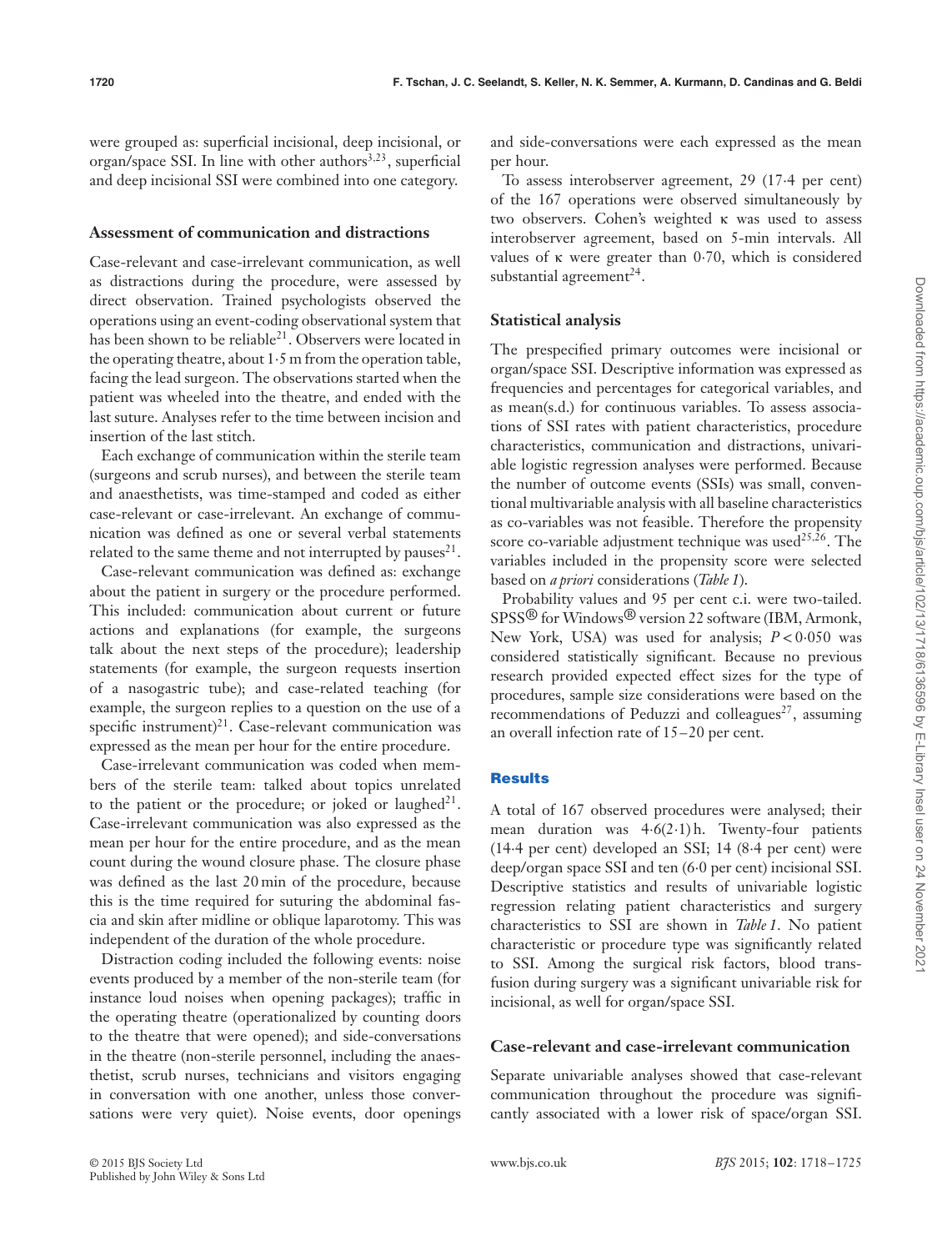**Table 1** Patient and surgery characteristics; descriptive statistics and univariable relationships to incisional and organ/space surgical-site infection

|                                       |                     |                    |            | Organ/space SSI $(n = 14)$ |       | Incisional SSI $(n = 10)$ |                     |              |  |
|---------------------------------------|---------------------|--------------------|------------|----------------------------|-------|---------------------------|---------------------|--------------|--|
|                                       | Overall $(n = 167)$ | No SSI $(n = 143)$ | $n^*$      | OR‡                        | P     | $n^*$                     | OR <sub>‡</sub>     | $\mathsf{P}$ |  |
| Patient characteristics               |                     |                    |            |                            |       |                           |                     |              |  |
| Age (years) <sup>†</sup>              | 61.5(14.5)          | 60.9(14.6)         | 63.1(14.3) | 1.01(0.97, 1.05)           | 0.580 | 67.6(12.5)                | 1.04(0.98, 1.1)     | 0.163        |  |
| Male sex                              | 90(53.9)            | 77(53.8)           | 7(50)      | 0.86(0.29, 2.57)           | 0.783 | 6(60)                     | 1.29(0.35, 4.75)    | 0.706        |  |
| Smoking in past 30 days               | 40(24.0)            | 37(25.9)           | 1(7)       | 0.22(0.03, 1.74)           | 0.152 | 2(20)                     | $0.72$ (0.15, 3.53) | 0.682        |  |
| Excessive alcohol use                 | 32(19.2)            | 27(18.9)           | 3(21)      | 1.17(0.31, 4.49)           | 0.817 | 2(20)                     | 1.07(0.22, 5.35)    | 0.930        |  |
| $BMl > 27$ kg/m <sup>2</sup>          | 61(36.5)            | 52(36.4)           | 6(43)      | 1.31(0.43, 3.99)           | 0.632 | 3(30)                     | 0.75(0.19, 3.03)    | 0.686        |  |
| Diabetes mellitus                     | 30(18.0)            | 27(18.9)           | 2(14)      | 0.72(0.15, 3.39)           | 0.674 | 1(10)                     | 0.48(0.06, 3.93)    | 0.492        |  |
| Oral steroid use                      | 18(10.8)            | 15(10.5)           | 1(7)       | 0.66(0.08, 5.38)           | 0.695 | 2(20)                     | 2.13 (0.41, 10.99)  | 0.365        |  |
| Malignant condition                   | 118(70.7)           | 98(68.5)           | 12 (86)    | 2.76(0.59, 12.83)          | 0.197 | 8(80)                     | 1.84(0.37, 8.99)    | 0.453        |  |
| Surgery characteristics               |                     |                    |            |                            |       |                           |                     |              |  |
| Type of surgery                       |                     |                    |            |                            |       |                           |                     |              |  |
| Upper GI tract                        | 30(18.0)            | 29(20.3)           | 1(7)       | 0.30(0.04, 2.41)           | 0.258 | 0(0)                      |                     |              |  |
| Liver/pancreas                        | 88(52.7)            | 73(51.0)           | 9(64)      | 1.73(0.55, 5.4)            | 0.349 | 6(60)                     | 1.44(0.39, 5.32)    | 0.586        |  |
| Lower GI tract                        | 33(19.8)            | 27(18.9)           | 3(21)      | 1.17(0.31, 4.49)           | 0.817 | 3(30)                     | 1.84(0.45, 7.59)    | 0.398        |  |
| Other                                 | 16(9.6)             | 14(9.8)            | 1(7)       | $0.71$ (0.09, 5.83)        | 0.749 | 1(10)                     | 1.02(0.12, 8.69)    | 0.983        |  |
| Bowel preparation                     | 12(7.2)             | 131(91.6)          | 1(7)       | 0.84(0.10, 6.98)           | 0.872 | 0(0)                      |                     |              |  |
| Duration of surgery (h);              | 4.6(2.1)            | 4.4(1.9)           | 5.5(2.3)   | 1.26(0.99, 1.67)           | 0.064 | 5.7(3.8)                  | 1.32(1.00, 1.74)    | 0.047        |  |
| Duration of surgery > 75th percentile | 111(66.5)           | 91(63.6)           | 12 (86)    | 3.43(0.74, 15.92)          | 0.116 | 8(80)                     | 2.29(0.47, 11.17)   | 0.307        |  |
| Blood transfusion during surgery      | 41 $(24.6)$         | 29(20.3)           | 7(50)      | 3.93(1.28, 12.09)          | 0.017 | 5(50)                     | 3.93(1.07, 14.5)    | 0.040        |  |
| Drain placed                          | 137(82.0)           | 115(80.4)          | 13 (93)    | 3.17(0.40, 25.22)          | 0.277 | 9(90)                     | 2.19 (0.27, 18.02)  | 0.466        |  |
| ASA fitness grade > II                | 108(64.7)           | 94(65.7)           | 7(50)      | 0.49(0.16, 1.48)           | 0.205 | 7(70)                     | 1.14(0.28, 4.62)    | 0.852        |  |
| Wound contamination grade $>2$        | 15(9.0)             | 14(9.8)            | 1(7)       | $0.71$ (0.09, 5.83)        | 0.749 | 0(0)                      |                     |              |  |

\*Number of patients with percentages in parentheses unless indicated otherwise; values are †mean(s.d.) and ‡95 per cent c.i. in parentheses. All patient and surgery characteristics were included in the propensity score. SSI, surgical-site infection; OR, odds ratio; BMI, body mass index; GI, gastrointestinal; ASA, American Society of Anesthesiologists.

**Table 2** Communication and distractions during surgery; descriptive statistics, univariable and propensity score-adjusted relationship to incisional or organ/space surgical-site infection

|                                  |           |           | Organ/space SSI    |                                |              |                             |       | <b>Incisional SSI</b> |                                   |       |                             |       |  |
|----------------------------------|-----------|-----------|--------------------|--------------------------------|--------------|-----------------------------|-------|-----------------------|-----------------------------------|-------|-----------------------------|-------|--|
|                                  | Overall*  | No SSI*   | Mean<br>$(s.d.)^*$ | Univariable<br>OR <sup>+</sup> | $\mathsf{P}$ | Adjusted<br>OR <sup>+</sup> | P     | Mean<br>$(s.d.)^*$    | Univariable<br>OR <sup>†</sup>    | P     | Adjusted<br>OR <sup>+</sup> | P     |  |
| Communication                    |           |           |                    |                                |              |                             |       |                       |                                   |       |                             |       |  |
| Case-relevant<br>communication   | 19.2(6.5) | 19.4(6.7) | 15.4(3.2)          | 0.90(0.81, 0.99)               | 0.030        | 0.86(0.77, 0.97)            | 0.014 | 21.6(4.9)             | 1.05(0.96, 1.16)                  | 0.296 | 1.08(0.95, 1.23)            | 0.239 |  |
| Case-irrelevant<br>communication |           |           |                    |                                |              |                             |       |                       |                                   |       |                             |       |  |
| Whole procedure                  | 6.2(4.3)  | 6.0(3.7)  | 5.7(6.1)           | 0.98(0.85, 1.13)               | 0.780        | 1.00(0.86, 1.17)            | 0.955 | 9.5(7.8)              | 1.13(1.02, 1.26)                  | 0.023 | 1.19(1.04, 1.36)            | 0.012 |  |
| During closure                   | 3.1(3.2)  | 2.9(2.9)  | 2.9(3.3)           | 1.01(0.83, 1.22)               | 0.939        | 0.98(0.81, 1.2)             | 0.869 | 6.9(4.5)              | 1.31(1.12, 1.53)                  | 0.001 | 1.29(1.08, 1.55)            | 0.006 |  |
| <b>Distractions</b>              |           |           |                    |                                |              |                             |       |                       |                                   |       |                             |       |  |
| Noise                            | 10.2(4.4) | 10.4(4.4) | 8.3(3.3)           | 0.87(0.75, 1.02)               | 0.088        | 0.84(0.71, 1.01)            | 0.057 | 10.3(4.7)             | 1.00(0.86, 1.16)                  | 0.993 | 0.97(0.82, 1.15)            | 0.723 |  |
| Door openings (traffic)          | 31.8(6.3) | 31.8(6.6) | 31.8(4.6)          | 1.00(0.92, 1.09)               | 0.990        | 0.99(0.90, 1.09)            | 0.787 | 31.2(5.7)             | $0.98(0.89, 1.09)$ $0.749$        |       | 0.93(0.83, 1.05)            | 0.245 |  |
| Side-conversations               | 10.5(5.2) | 10.5(5.4) | 9.9(3.3)           | 0.98(0.87, 1.09)               | 0.684        | 0.98(0.87, 1.10)            | 0.674 |                       | 12.6(4.9) 1.07 (0.96, 1.19) 0.222 |       | 1.08(0.95, 1.23)            | 0.229 |  |

\*Values are mean(s.d.) events per hour; †values in parentheses are 95 per cent c.i. SSI, surgical-site infection; OR, odds ratio.

Case-irrelevant communication during the whole procedure, and during the closure phase, was a significant univariable risk factor for incisional SSI (*Table 2*).

Taking known risk factors for SSI into account, adjusted logistic regression analysis was performed, including the propensity score (*Table 2*). As information on ASA fitness grade, which is part of the NNIS Risk Index, was missing

for three procedures (no SSI), the adjusted logistic regression analysis is based on 164 operations.

The adjusted model shows that more case-relevant communication during the whole procedure (events per hour) was associated with a decreased incidence of organ/space SSI (*Fig. 1*) (adjusted odds ratio (OR) 0⋅86, 95 per cent c.i.  $0.77$  to  $0.97; P = 0.014$ ).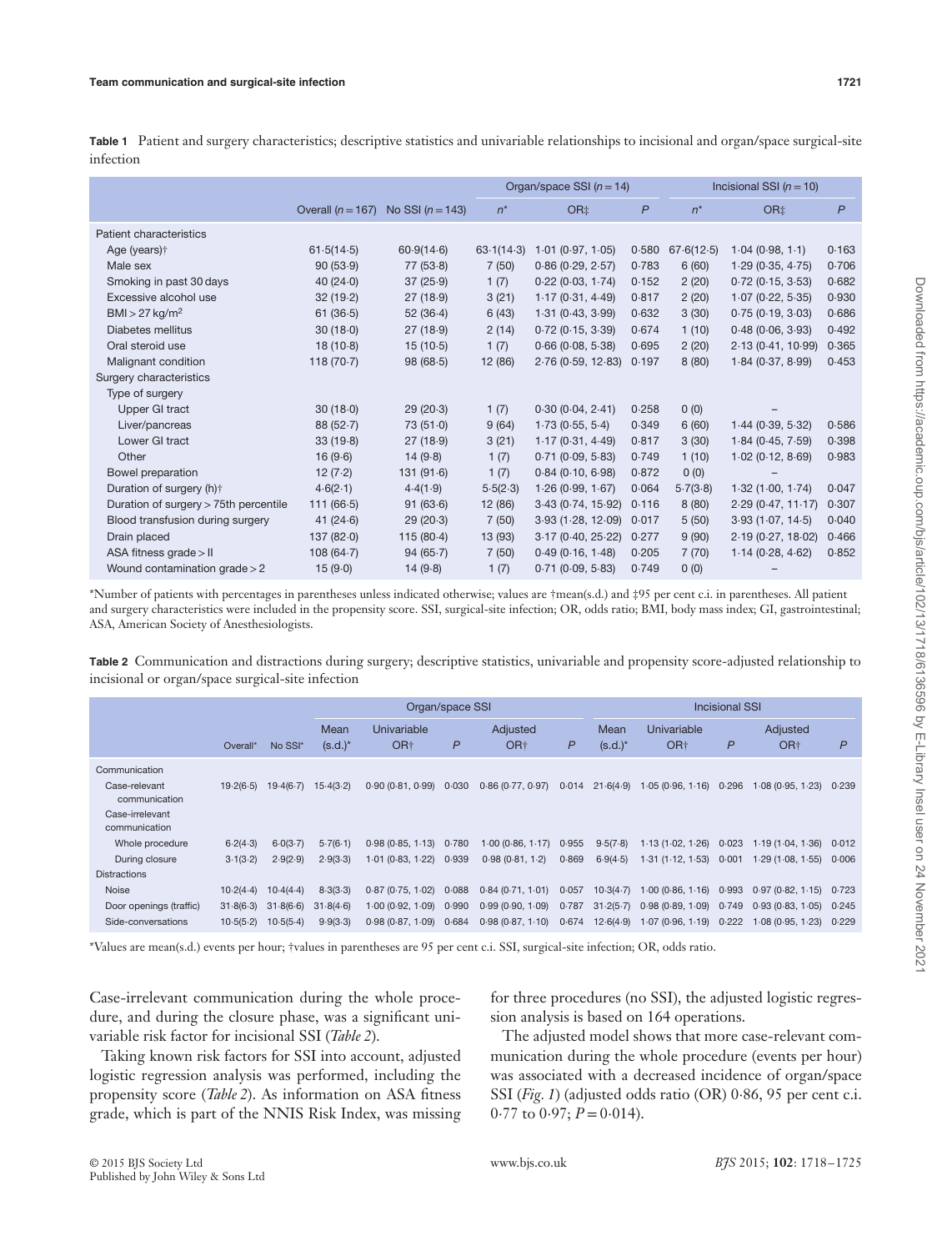

**Fig. 1** Case-relevant communication per hour for procedures with no surgical-site infection (SSI) (143 patients), organ/space SSI (14) or incisional SSI (10). Bars denote mean values

Regarding incisional SSI, the adjusted model for case-irrelevant communication throughout the procedure (events per hour) showed that more case-irrelevant communication overall was related to a higher incidence of incisional SSI (adjusted OR 1⋅19, 1⋅04 to 1⋅36; *P* =0⋅012). In particular, more case-irrelevant communication during closure was related to a higher incidence of incisional SSI (adjusted OR 1⋅29, 1⋅08 to 1⋅55; *P* =0⋅006). To investigate whether the effect was due to case-irrelevant communication overall, or to case-irrelevant communication during the closure phase, a logistic regression model was used, adjusting for the effect of case-irrelevant communication during closure for the propensity score, as well as for case-irrelevant communication before closure. The results show that more case-irrelevant communication during closure remained significantly related to a higher risk of incisional SSI (adjusted OR 1⋅23, 1⋅01 to 1⋅50;  $P = 0.048$ ), whereas case-irrelevant communication before closure was not significant (adjusted OR 1⋅09, 0⋅92 to 1⋅29; *P* =0⋅308) (*Fig. 2*).

## **Perioperative distractions**

None of the observed distractions (noise events, door openings, side-conversations) was significantly related to incisional or organ/space SSI in univariable or propensity score-adjusted logistic regression analyses (*Table 2*).

### **Discussion**

In this study, more case-relevant communication during the whole procedure was associated with a lower risk of



**Fig. 2** Case-irrelevant communication in the last 20 min of procedures with no surgical-site infection (SSI) (143 patients), organ/space SSI (14) or incisional SSI (10). Bars denote mean values

organ/space SSI, whereas more case-irrelevant communication during the closure phase was associated with an increased risk of incisional SSI. Distractions were not associated with SSI.

Case-relevant communication assures the exchange of information<sup>28,29</sup>; less sharing of information has been found to be related to more complications<sup>10</sup>. Exchanging case-relevant information may foster a shared understanding of the task within the team. Indeed, studies from medicine and other fields have shown that task-related communication helps team members to cooperate more smoothly<sup>30</sup>; this is likely to be particularly important during difficult phases of the operation<sup>10</sup>. Smooth cooperation implies that the surgeons do not have to switch attention between their primary task and the need to assure team coordination, thus avoiding microinterruptions. In addition, persistent misunderstandings and loss of information have been observed frequently in surgery<sup>8</sup>*,*31; they may be attenuated by exchanging more case-relevant communication during the procedure.

Things are more complex for case-irrelevant communication. Case-irrelevant communication may improve team climate. Relaxed communication and the use of humour are seen as an important part of team-building processes<sup>9,32</sup>. However, case-irrelevant communication may also divert attention from the primary task and may impair performance<sup>17,19</sup>. The present results support the distracting effect of case-irrelevant communication under specific circumstances: case-irrelevant communication predicted incisional SSI. It appears that case-irrelevant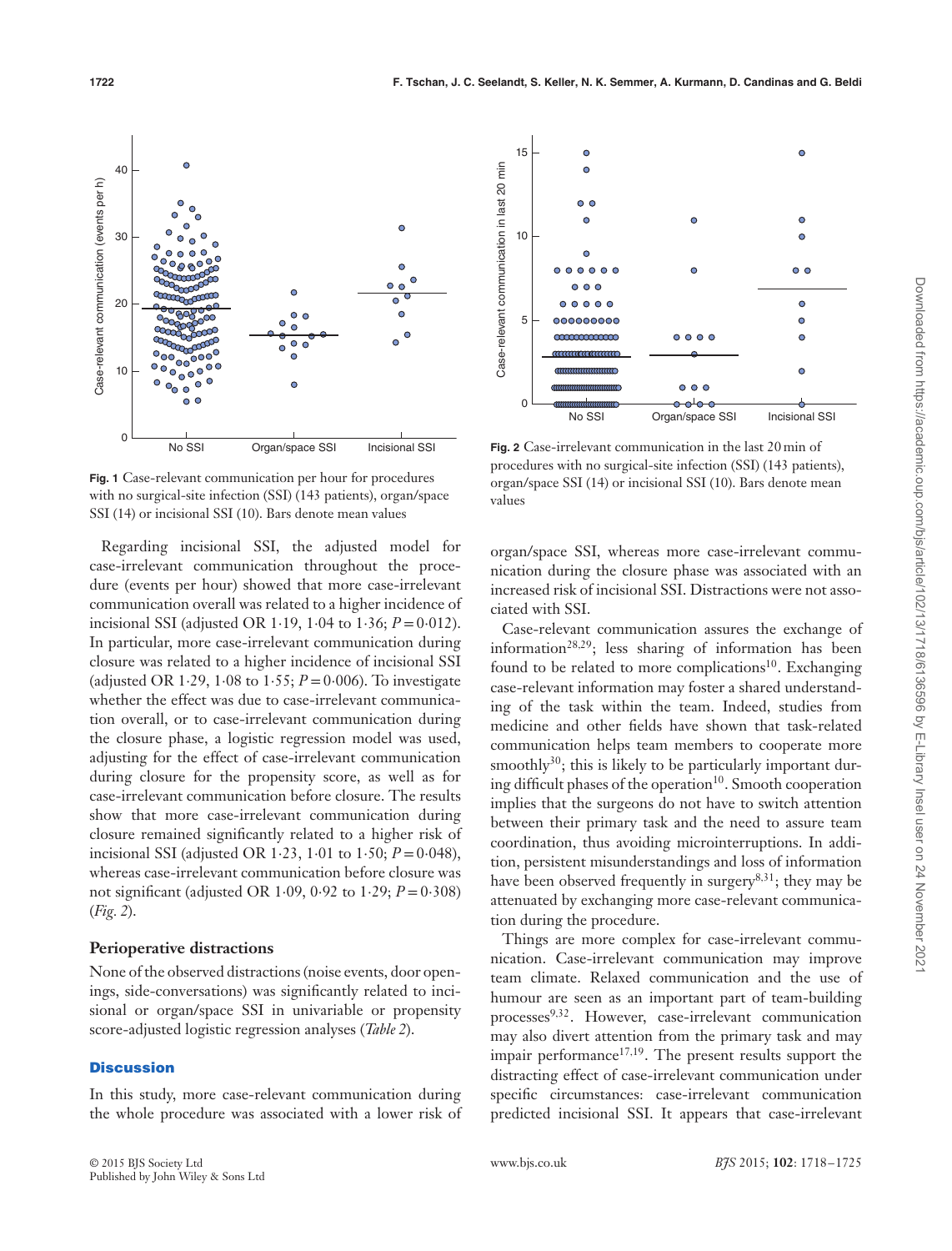communication during closure was responsible for the higher rate of wound infection.

During closure, the most difficult part of the operation is over, and routine activities are left for most team members (clearing and removing equipment). During routine phases, teams are more likely to engage in case-irrelevant  $talk<sup>18</sup>$ , which may increase the probability of minor errors for several reasons. First, performing a manual task while engaging in an unrelated conversation is a form of multitasking, which may increase the likelihood of  $\rm{errors}^{33}$ . Second, negative effects of demanding tasks often manifest themselves only after the period of high workload<sup>34</sup>, because attentiveness often decreases when people start to relax. For example, residents working long hours have more car accidents on their way home<sup>35</sup>. Third, although supervised by an experienced surgeon, closure of the abdominal wall is often performed by a junior surgeon, for whom suturing is not yet a routine task<sup>36,37</sup>. In contrast to experienced surgeons, who can shield themselves quite well from distractions<sup>38,39</sup>, the performance of junior surgeons, including manual performance, tends to degrade in distracting environments<sup>16,40–42</sup>. Lower concentration may induce less careful suturing, more damaged tissue, or too much tension in the sutures, thus raising the risk of incisional SSI. Fatigue may be an additional aggravating  $factor<sup>43</sup>$ .

These results confirm the findings of a previous study<sup>3</sup> suggesting that lapses in discipline increase the risk of SSI. They refine these earlier findings by identifying the most sensitive phase (wound closure) for this effect. It is, however, not clear why only case-irrelevant communication affected the surgeons in the closure phase, and other distractions did not. It is possible that conversation conveys meaning to a greater extent than other distractions. Meaningful noise is difficult to ignore<sup>44</sup>, and is more likely to impair concentration and coordination $17$ .

This study also adds to the growing evidence that the quality of teamwork in the operating theatre is related to patient outcomes $^{11}$ . A shared understanding of important characteristics of a situation is a central feature of good teamwork, as suggested by the finding that operations done by familiar teams result in fewer complications<sup>45,46</sup>. Case-related communication may be an efficient way to achieve this common understanding. However, there is an alternative explanation that cannot be ruled out: it is possible that case-related communication is simply a marker of good teamwork. This alternative explanation would imply that improving teamwork would result in better communication; the present interpretation implies that improving communication would result in better teamwork.

Using behaviour observation as a method, and simultaneously assessing case-relevant and case-irrelevant communication as well as distractions, constitutes a strength of this study. This method allowed communication to be assessed separately during the closure phase of the procedure. Furthermore, whereas most other studies investigated procedures lasting less than  $2 h^{47}$ , this study focused on long, open abdominal procedures with the highest risk of SSI. A strength of this study is also the focus on everyday behaviour, rather than on communication failure<sup>48,49</sup>; general, ordinary aspects of communication measurably affected SSI. This supports previous findings that intraoperative behaviour that is not dramatic, yet lacks focus, may cause minor errors that often go unnoticed<sup>3</sup>.

The present study is limited by the fact that a controlled randomized design was not feasible; instead a prospective design was adopted. However, reverse causation is not a plausible explanation for the present results, because SSIs were assessed after the operation and pre-existing SSIs were excluded. Most importantly, the exact mechanisms linking communication events to SSI remain unexplored. Because this was a single-site study and only elective open abdominal surgery was included, generalization of the results is limited. Many confounding factors, including team climate, and thus probably also communication, may vary considerably between hospitals $50$ .

This study measured the effect of intraoperative communication on SSIs because they are the most frequent complications in surgery. The results highlight the importance of understanding intraoperative communication. Case-relevant communication during the whole procedure appeared to reduce the risk of organ/space SSI, whereas case-irrelevant communication during the closure phase seemed to increase the risk of incisional SSI. Yet, case-irrelevant communication can foster a positive team climate<sup>9</sup>, and it is understandable that the surgical team relaxes after a long and difficult procedure18. Prohibiting case-irrelevant communication might create tension and frustration, which may have detrimental effects. It may be more appropriate for teams to adapt behaviour to the situation by allowing a short period of tension release or a break, before focusing anew on the task of wound  $\frac{1}{2}$ closure<sup>51</sup>.

# **Acknowledgements**

The authors thank B. Dubach (head nurse) and U. Klopsch (technician) for their support; P. Jüni for statistical advice and critical comments on the manuscript; K. Tal for editorial assistance; C. Gfeller, S. Huber, N. Jenni, F. Leupi, M. Monnier and A. Püschel (observers) for assisting in data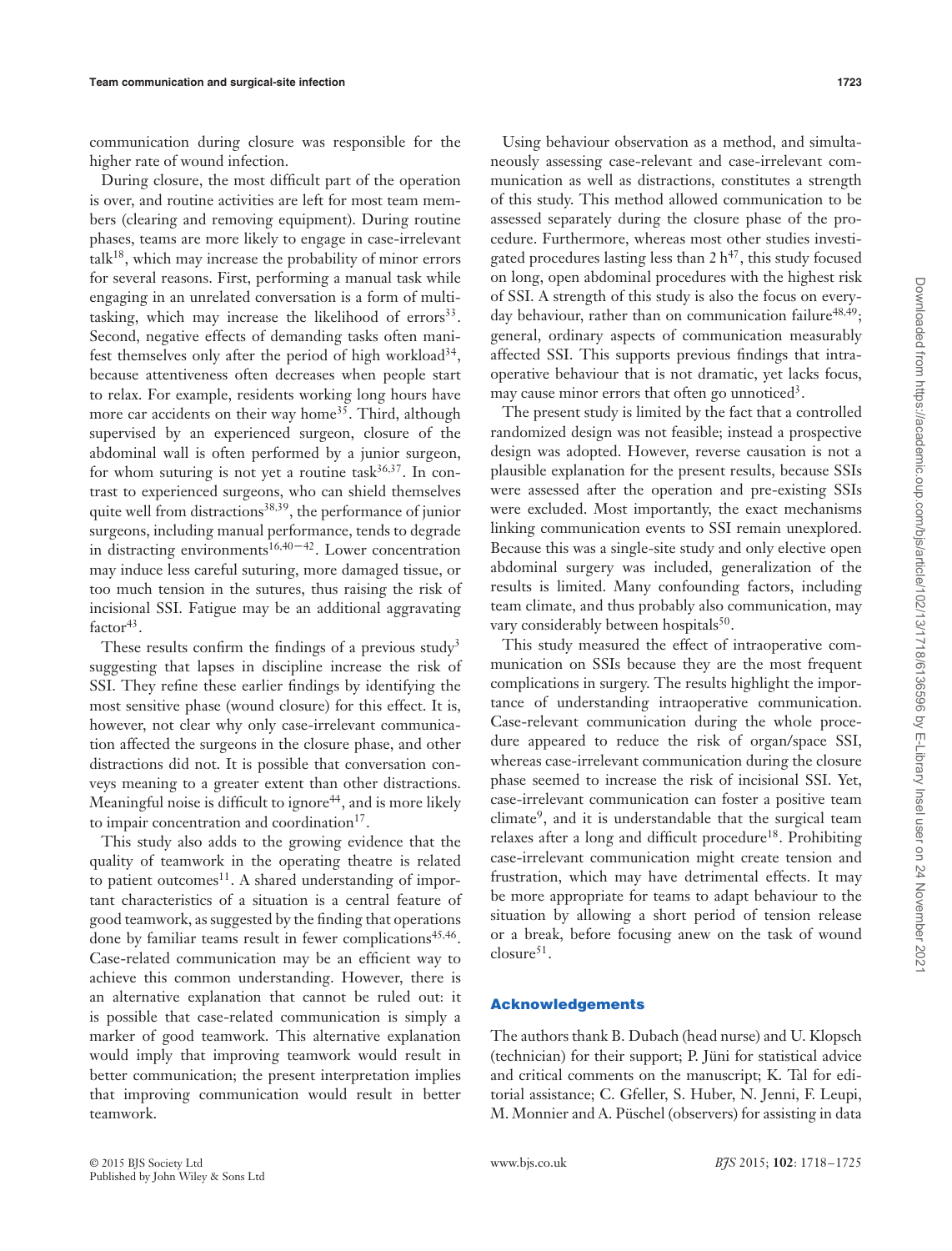collection; and D. Brand, M. Künzi and B. Uhlmann (study nurses) for collecting the follow-up data. *Disclosure:* The authors declare no conflict of interest.

# **References**

- 1 Sax H, Uçkay I, Balmelli C, Bernasconi E, Boubaker K, Mühlemann K *et al*. Overall burden of healthcare-associated infections among surgical patients: results of a national study. *Ann Surg* 2011; **253**: 365–370.
- 2 National Nosocomial Infections Surveillance System. National Nosocomial Infections Surveillance (NNIS) system report, data summary from January 1992 through June 2004, issued October 2004. *Am J Infect Control* 2004; **32**: 470–485.
- 3 Beldi G, Bisch-Knaden S, Banz V, Mühlemann K, Candinas D. Impact of intraoperative behavior on surgical site infections. *Am J Surg* 2009; **198**: 157–162.
- 4 Mu Y, Edwards JR, Horan TC, Berrios-Torres SI, Fridkin SK. Improving risk-adjusted measures of surgical site infection for the National Healthcare Safety Network. *Infection Control Hosp Epidemiol* 2011; **32**: 970–986.
- 5 Mangram AJ, Horan TC, Pearson ML, Silver LC, Jarvis WR. Guideline for prevention of surgical site infection, 1999. Centers for Disease Control and Prevention (CDC) hospital infection control practices advisory committee. *Am J Infect Control* 1999; **27**: 97–132.
- 6 Pittet D, Allegranzi B, Sax H, Dharan S, Pessoa-Silva CL, Donaldson L *et al*. Evidence-based model for hand transmission during patient care and the role of improved practices. *Lancet Infect Dis* 2006; **6**: 641–652.
- 7 Haynes AB, Weiser TG, Berry WR, Lipsitz SR, Breizat AH, Dellinger EP *et al*. A surgical safety checklist to reduce morbidity and mortality in a global population. *N Engl J Med* 2009; **360**: 491–499.
- 8 Lingard L, Espin S, Whyte S, Regehr G, Baker GR, Reznick R *et al*. Communication failures in the operating room: an observational classification of recurrent types and effects. *Qual Saf Health Care* 2004; **13**: 330–334.
- 9 Catchpole K, Mishra A, Handa A, McCulloch P. Teamwork and error in the operating room: analysis of skills and roles. *Ann Surg* 2008; **247**: 699–706.
- 10 Mazzocco K, Petitti DB, Fong KT, Bonacum D, Brookey J, Graham S *et al*. Surgical team behaviors and patient outcomes. *Am J Surg* 2009; **197**: 678–685.
- 11 Nagpal K, Vats A, Lamb B, Ashrafian H, Sevdalis N, Vincent C *et al*. Information transfer and communication in surgery: a systematic review. *Ann Surg* 2010; **252**: 225–239.
- 12 Westli HK, Johnsen BH, Eid J, Rasten I, Brattebo G. Teamwork skills, shared mental models, and performance in simulated trauma teams: an independent group design. *Scand J Trauma Resusc Emerg Med* 2010; **18**: 47.
- 13 Weaver SJ, Rosen MA, DiazGranados D, Lazzara EH, Lyons R, Salas E *et al*. Does teamwork improve performance in the operating room? A multilevel evaluation. *Jt Comm J Qual Patient Saf* 2010; **36**: 133–142.
- 14 Hazlehurst B, McMullen CK, Gorman PN. Distributed cognition in the heart room: how situation awareness arises from coordinated communications during cardiac surgery. *J Biomed Inform* 2007; **40**: 539–551.
- 15 Nurok M, Evans LA, Lipsitz S, Satwicz P, Kelly A, Frankel A. The relationship of the emotional climate of work and threat to patient outcome in a high-volume thoracic surgery operating room team. *BMJ Qual Saf* 2011; **20**: 237–242.
- 16 Feuerbacher RL, Funk K, Spight DH, Diggs BS, Hunter JG. Realistic distractions and interruptions that impair simulated surgical performance by novice surgeons. *Arch Surg* 2012; **147**: 1026–1030.
- 17 Wheelock A, Suliman A, Wharton R, Babu ED, Hull L, Vincent C *et al*. The impact of operating room distractions on stress, workload, and teamwork. *Ann Surg* 2015; **261**: 1079–1084.
- 18 Katz P. Ritual in the operating-room. *Ethnology* 1981; **20**: 335–350.
- 19 Sevdalis N, Healey AN, Vincent CA. Distracting communications in the operating theatre. *J Eval Clin Pract* 2007; **13**: 390–394.
- 20 Kurmann A, Peter M, Tschan F, Mühlemann K, Candinas D, Beldi G. Adverse effect of noise in the operating theatre on surgical-site infection. *Br J Surg* 2011; **7**: 1021–1025.
- 21 Seelandt JC, Tschan F, Keller S, Beldi G, Jenni N, Kurmann A *et al*. Assessing distractors and teamwork during surgery: developing an event-based method for direct observation. *BMJ Qual Saf* 2014; **23**: 918–929.
- 22 Emori TG, Culver DH, Horan TC, Jarvis WR, White JW, Olson DR *et al*. National Nosocomial Infections Surveillance System (NNIS): description of surveillance methods. *Am J Infect Control* 1991; **19**: 19–35.
- 23 Blumetti J, Luu M, Sarosi G, Hartless K, McFarlin J, Parker B *et al*. Surgical site infections after colorectal surgery: do risk factors vary depending on the type of infection considered? *Surgery* 2007; **142**: 704–711.
- 24 Landis JR, Koch GG. The measurement of observer agreement for categorical data. *Biometrics* 1977; **33**: 159–174.
- 25 da Costa BR, Gahl B, Jüni P. Tools and techniques – statistics: propensity score techniques. *EuroIntervention* 2014; **10**: 761–767.
- 26 Austin PC. An introduction to propensity score methods for reducing the effects of confounding in observational studies. *Multivariate Behav Res* 2011; **46**: 399–424.
- 27 Peduzzi P, Concato J, Kemper E, Holford TR, Feinstein AR. A simulation study of the number of events per variable in logistic regression analysis. *J Clin Epidemiol* 1996; **49**: 1373–1379.
- 28 Healey AN, Undre S, Vincent CA. Defining the technical skills of teamwork in surgery. *Qual Saf Health Care* 2006; **15**: 231–234.
- 29 Wong HW, Forrest D, Healey A, Shirafkan H, Hanna GB, Vincent CA *et al*. Information needs in operating room